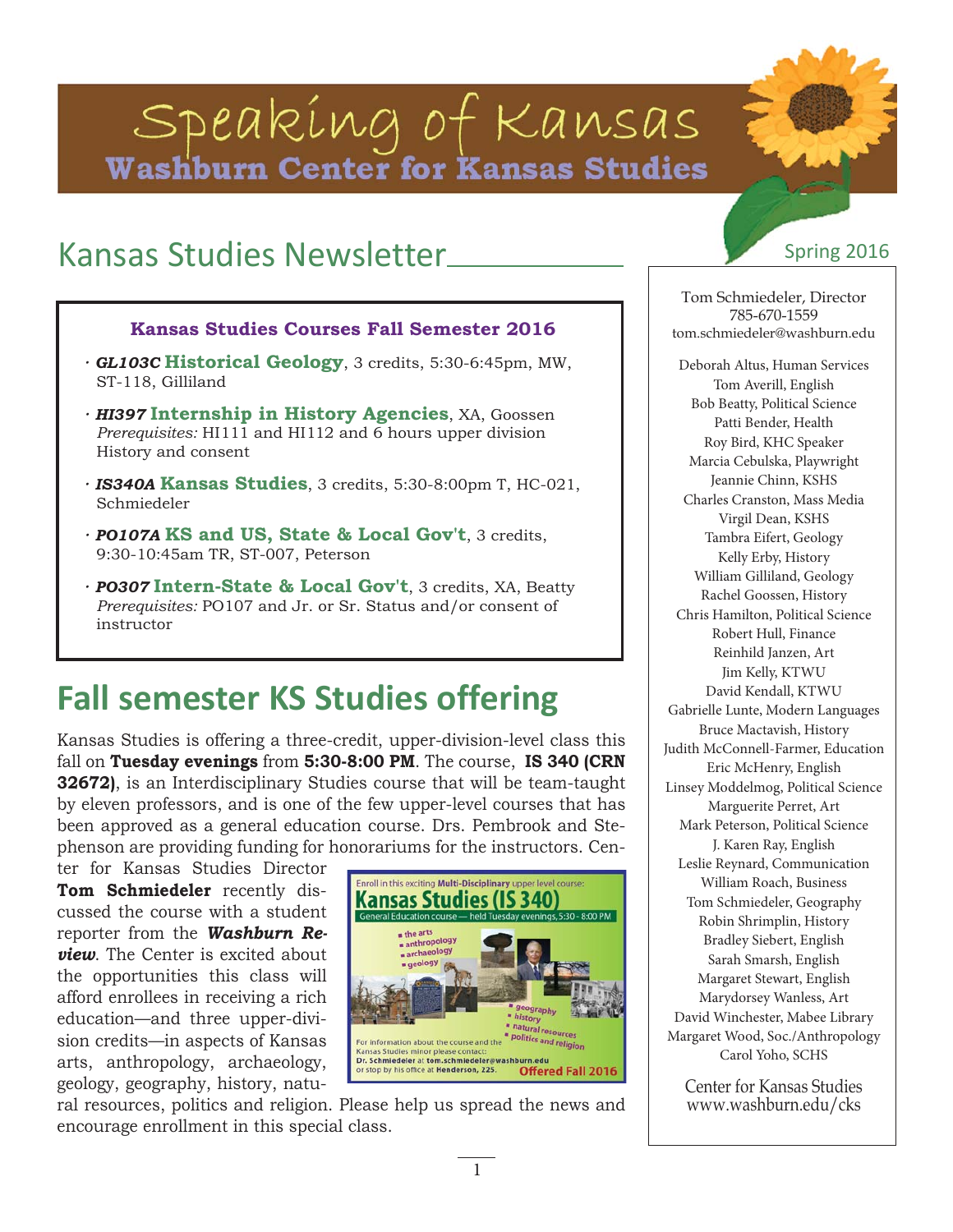## **Glenda Taylor: Intrepid Ceramic Arts Explorer**

**he Mulvane Art Museum's exhibition** *Prairie Memories: The Art of Glenda Taylor* (March 19 - May 14, 2016) pays homage to this Kansas native. Her work epitomizes her life as an arts explorer whose creative work is firmly rooted in nature and the land. **The Mulvane Art Museum s**<br> **Taylor (March 19 - May 14 2016)** JAC, WABA, NCECA

Her chosen medium of ceramics provided her with the opportunity to explore the endless variety of natural forms. By utilizing earth (clay), water, fire and air, she followed her deeply rooted instincts and created works that resonated with the land. The prairie landscape with its endless vistas and rolling terrain etched itself into her consciousness from childhood. Those experiences are evident in examples of Glenda's work throughout this retrospective exhibition.

Glenda began working with clay in her early teens, digging it from outcrops on her ancestral Kansas farm, experiencing the natural textures and plasticity of the material by rolling, pinching and molding forms. These childhood experiences resonated throughout her life and gave her an inherent creative base as an artist and art educator.



Over time, Glenda, in effect, became an artist alchemist, melding the earth elements of earth, water, air and fire to create ceramic works that echoed her fascination and love of the Kansas landscape. Glen-

IAC, WABA, NCECA Fellow



da also took her visual exploration of Kansas further through her love of bike riding. She became a *wind chaser*, keenly observing and mentally filing visual images while participating in the sport she loved. Some of these images took form in her studio as ceramic objects rang-

ing from utilitarian pottery to figurative sculpture. Glenda's ceramic work varied from soft and visually fragile to hardedged and strong, again reflecting her wide experience of nature's wonders. Her talents developed through time, experience and practice, and she became proficient on the potter's wheel and hand techniques. She knew her materials and took creative risks while exploring a wide range of clays, from earthenware to porcelain, and firing

techniques, from low-temperature electric to high temperature atmospheric firings.

Glenda's creative drive as an *i*ntrepid arts explorer was a tremendous asset to her career in art education and showed her students by example what it meant to be a successful maker as well as an outstanding educator. The wide range of work in this exhibition serves as a testament to her curiosity and willingness as an artist to explore and create.

#### **Work in the Exhibition**

Observing Glenda's work chronologically and starting with *Umbrella Stand* and *Pitcher* from the late 1970s and early 1980s, one sees the virtuosity of her early wheel-thrown creations coupled with the luminous surfaces of ash-glazed, stoneware firings. These strong, energetic and robust forms illustrate a ceramic aesthetic that blossomed nationwide during this era; it was the coming-of-age of the



contemporary American studio ceramic movement.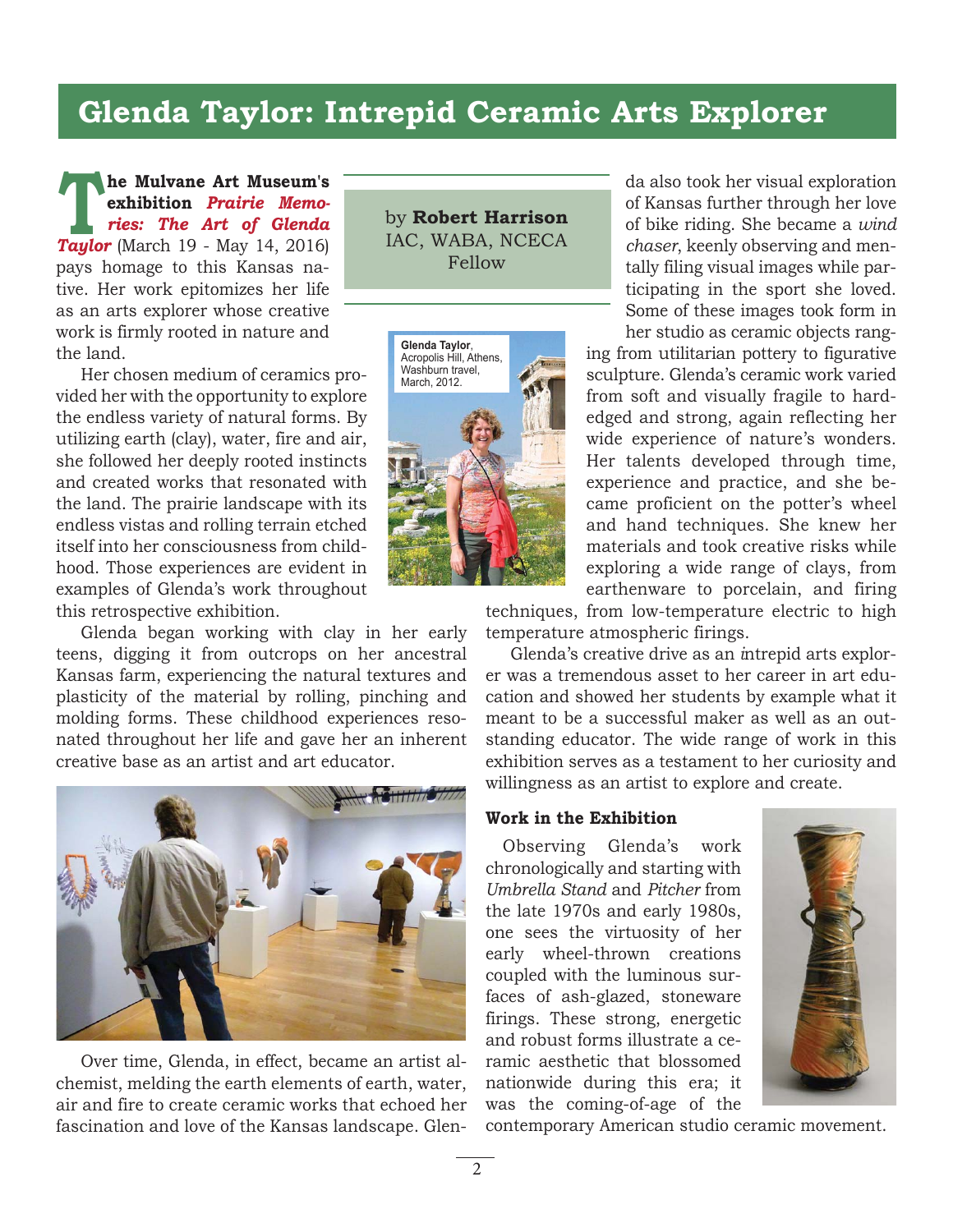## **Glenda Taylor** — **cont.**

*Dance*, *Tattooed Torso* and *Night Sky* from the mid-to-late 1980s demonstrate Glenda's maturation of style. Shifting her techniques from wheelwork to hand building, these tall elegant figurative vessels exemplify her ongoing exploration of form with muted surfaces and decorative elements that invite the viewer to carefully consider the connection between humans and nature. The deep undulations of



the folded clay surfaces create hybridized landscape figures.

In the early 1990s Glenda pursued another area of creative exploration, mixing materials and combining metals with clay. The small 1992 bronze and porce-

lain pieces merge powerful vessel-like, tornado forms with triangular sections of furrowed, farm fields indicative of real life events that capture the power of

nature. Her choices of contrasting materials, textures and colors resonate with the viewer.

*Prairie Memories: The Creek* from 1995 uses the wheelthrown tornado form and contrasts it against a glazed handbuilt section of creek, perhaps drawing on the memory of one of Glenda's own Kansas farm experiences. This work shows a dynamic of strength contrasted with the elegance and grace of an artist that has a solid com-

mand of her technical abilities and sculptural concepts.

Continuing her exploration of mixing materials and moving onto the wall, in *Golden Dreams* and *Treasure*, circa 1996, Glenda stretches out, both figuratively and creatively, challenging herself and the viewer to look at the landscape in cross section and from above. Elegant waves of undulating prairie landscape in muted natural tones and satin surfaces are punctuated with brass wire and a glass tornado vessel. *Cauldron* and *The Well* from the same period, show her versatile abilities in transposing flatter, wall-oriented work into freestanding, three-dimensional, sculptural work. Reduced down to a minimalist use of line and shape, the hand-built forms and earthenware surfaces of this group of work are refined, serene and reflective.

In the early-to-mid 2000s Glenda returned regularly to her ceramic roots as a potter, making functional work with zeal and gusto. Her two teapots from 2005-2006, along with a variety of pitchers, plates and drinking vessels, are a testament to her love of the material and her years of honing her practice. These works are simply beautiful and full of life in form and palette, highlighting Glenda's talent with her ability to move back and forth between pottery and sculpture.

*The Seasonal Cycle* captures annual changes in the Kansas landscape utilizing generous slabs of clay, textured surfaces and slips and glazes applied with enthusiasm and confidence. These are keen ob-

> servations and interpretations of nature's cycle of life and death.

> Glenda's *Youthful and Aging Figure* series from 2009-2010 are examples of her mature work coming full circle, from the slender, hand-built pieces of the late 1980s to these elegant, full-bodied, figurative vessels of both wheel-thrown and hand-built porcelain. The sensuous folds and curves of the human body as vessel

combine with surfaces that exemplify her inherent theme of nature and landscape.

*Floral Inspirations*, 2013, is a series of paper thin porcelain cups and saucers that recall the delicacy and ephemerality of flowers. According to Glenda,

"My current exploration of content and form is exciting, challenging, and a little frightening. Recently, I have expanded the forms to include more direct reference to flora and the precarious existence of plant

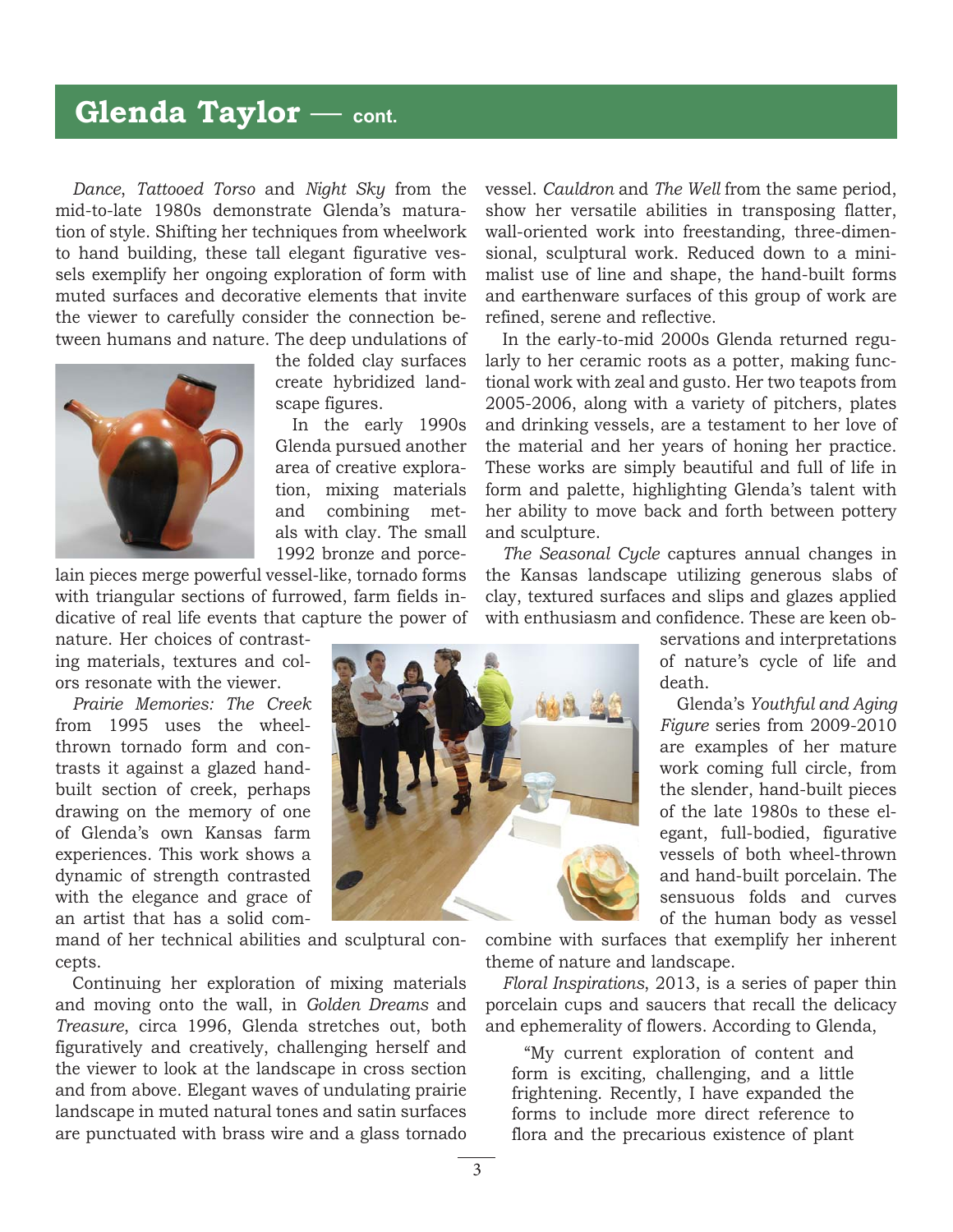# **Glenda Taylor** — **cont.**

life. It is difficult to face the truths revealed through physical representation of decay and decline. Is there anything positive that I can express through this work? Is there beauty to be found in the process of dying? Only through making the work, will my questions be answered."

I consider these pieces some of her strongest work, where thoughts, memories, ideas, material and creative abilities combine to provide us with an artistic legacy: **the intrepid artistic exploration in clay of artist-educator Glenda Taylor.**



# **Marydorsey Wanless: a Retrospective** 3-14-16 to 7-2-16

#### **by Connie Gibbons, Director, Mulvane Art Museum**

"Photographs are perhaps the most mysterious of all the objects that make up, and thicken, the environment we recognize as modern. Photographs really are experience captured, and the camera is the ideal arm of consciousness in its acquisitive mood."

**Marydorsey Wanless** is a visual artist utilizing non-traditional, alternative photographic processes. Tintype, gum bicromate, cyanotype, and installations assembled from the frag-



ments of images are just a few of her methods as she explores nature, life, and the world around her. A retrospective of her photographs is currently on exhibit at the Mulvane Art Museum through July 2, 2016.

Process is a vital part of Marydorsey's work. Tintype and gum bichromate has an inherent patina of age, and for her, it is this reflective reference to the past that provides the frame-

#### **--Susan Sontag**

work for her photographs. Even the digital photographic prints made from images captured on her iPhone have been treated with filters to assume the appearance of a rustic past. *"Photography has always recorded the passage of* 

*time,"* writes Marydorsey. Furthermore her work is "documentary in nature, catching the fleeting moments of the nostalgic past. It is a continuous search for times gone by; the yearning for a



slower lifestyle focusing on relationships, reflections, and simple acts of living."

A series of gum bichromate photographs done over many years documents beach towns, seaside resorts, and small intimate villages. Gum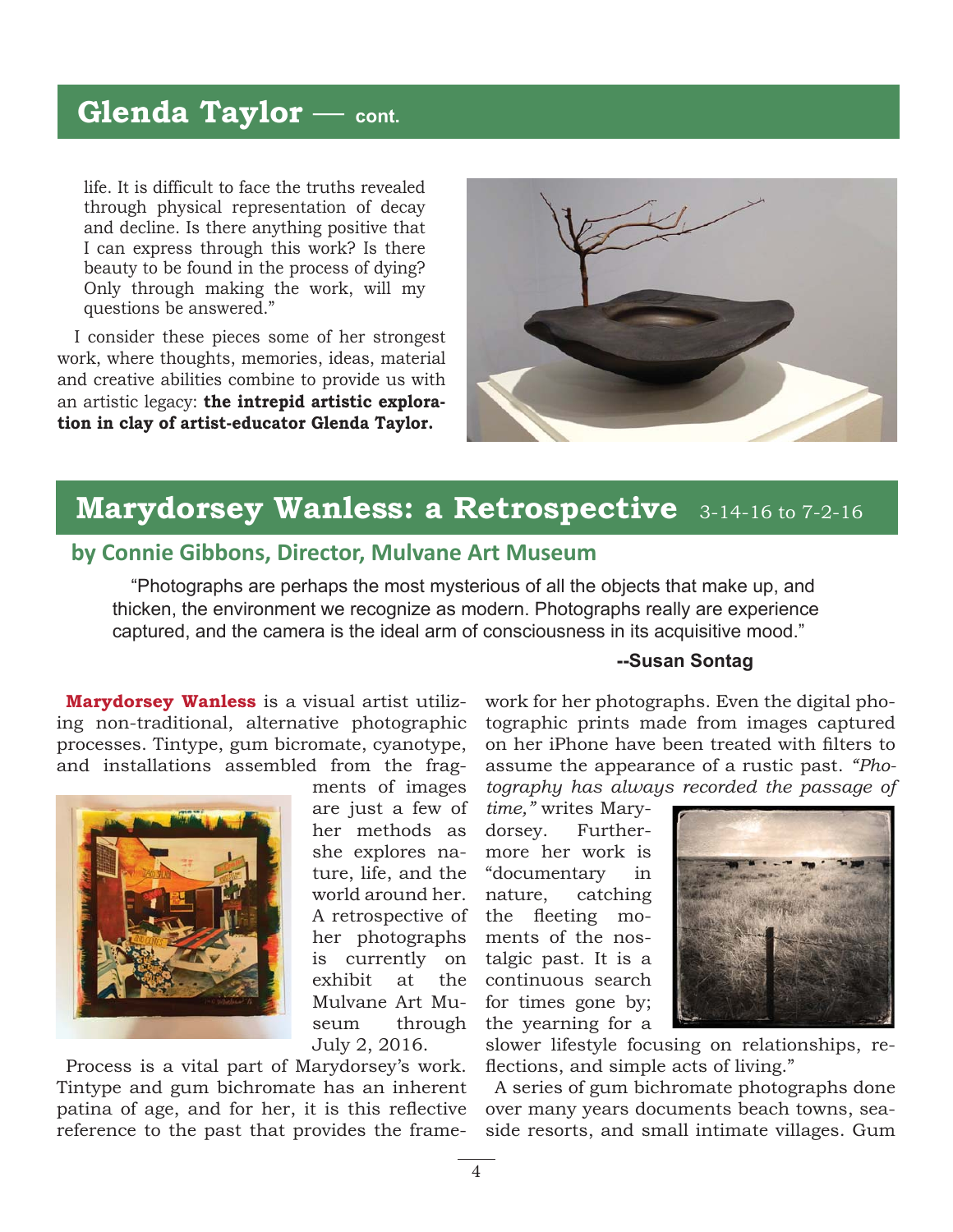bichromate can be a tedious and temperamental process requiring several days to complete, but the end result is expressive. The images in Marydorsey's beach series are a reflection of



her memories of quiet places filled with *"hot, cold beer, long walks in the sand, and the* 

*touch of a loved one."* There is a sense that these are snapshots plucked from the pages of the family album, and there is a subtle irony at play in them. The light and the vibrant and unnatural color shifts garnered by the paint pigments of the gum process, reinforce the sense of a time long gone, mundane moments, the quiet of a remote beach, and the artifacts of recreational pursuits. The purposefully exposed brush strokes that frame the edges remind us

of the artist's presence and the nature of the process, while insisting they are not windows onto the world but rather exist as objects from the past they portray.

*Lumbago* is assembled from a series of tintype tiles that frame the artist's hands on her back. The tiles are assembled

into a grid, and collectively they signify her personal journey through aging. Variations in color, contrast, brightness, and shape create a visual rhythm within the repetition of form. Marydorsey uses tintypes to document her aging process because the nature of the tintype lends itself to the narrative in the work. "*I find it to be the perfect medium,"* she says. *"Its history connects early photographic portraiture.*  Its mirror-like surface reflects and draws in the *viewer. Its emulsion unpredictably decomposes and decays like skin."*

Using her iPhone and digital 'apps,' Marydorsey documents the backroads, and nature of Kansas prairie. Using filters, she creates

evocative moments that celebrate textures of rural environment. The vintage look of the photographs remind us of the harsh elements of the region, and they exist as slivers of moments rich with history. For Marydorsey, the Kansas landscape is unpredictable and unexpected, and her photographs of the backroads capture deep moments of inspiration and reflection.

*The Morning Walk* is Marydorsey's latest work. In 2014, she spent a month on the campus of

Maitland Art and History Museum in Florida. Each morning, she walked the campus, photographing intimate moments, textures, gar-



dens, animals, and architecture. Two years and fifteen hundred handmade gum bichromate tiles later, an installation was completed. Mounted with pins like butterflies, the 2.5

> inch-square tiles float across a 12 x 8 foot white field and create a wandering rhythmic pattern that echoes the light, movement, textures, colors and shadows of those morning strolls.

> Through years, Marydorsey has explored her environment through the lens of her camera. She prefers using the experimental and alternative

processes for production of her photographs because it relates to her beginnings as painter and allows her to be more expressive.

**Demonstrations and gallery talks are scheduled in conjunction with the exhibition and include:**

#### **Demonstration: Tri-Color Gum Bichromate over Cyanotype**

Wednesday, April 13, 10:00 – 11:30 and Tuesday, May 17, 12:00 noon

#### **Brown Bag Conversation: Reflections On Photography**

Join us for a conversation with **Marydorsey Wanless**, **Judith Sabatini**, and **Dan Coburn** Thursday, May 12, 12:00 noon

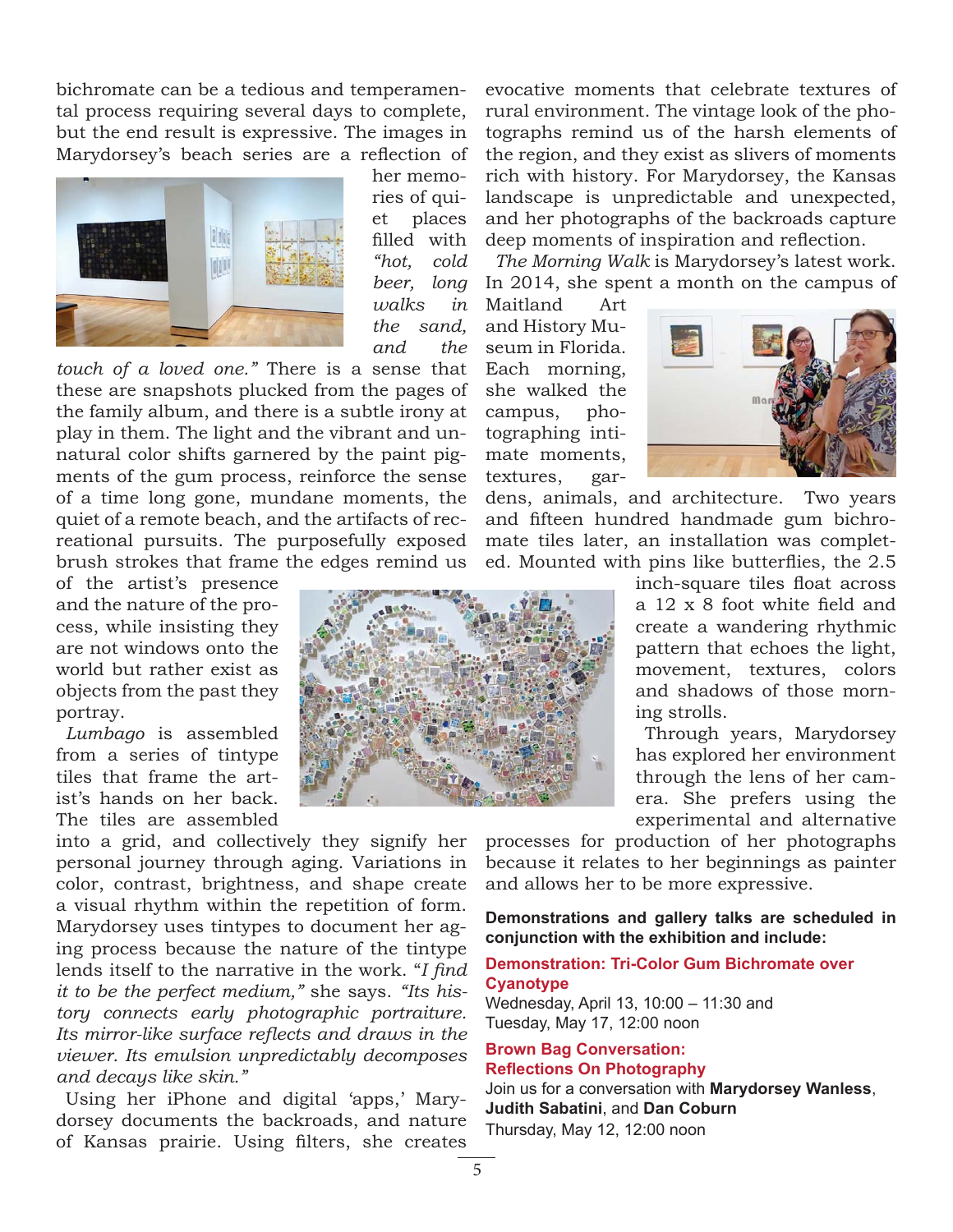## **Kansas Day 2016 Speaker: Duane Goossen**

**ansas Day speaker** was **Duane Goossen**, Senior Fellow with the Kansas Center for Economic Growth. He **Coossen**, Senior Fellow with the Kansas Center for Economic Growth. He spoke in Henderson Hall, Washburn campus, on **Kansas Day**, **Friday**, **January 29**, **2016**, concerning **"The Kansas Budget: Are We Really in Kansas Anymore?"**

While representing Marion and Chase counties for seven terms in the Kansas House of Representatives, Goossen became recognized as a moderate Republican and a voice of reason on budgetary matters, and an expert on the state's finances. Eventually he was chosen to be Director of the Kansas Budget Division in the governor's office, serving in that capacity for twelve years. He left that position with the advent of the Brownback Administration, but continued to be a voice of clarity and reason regarding Kansas' precarious fiscal situation.

Now an independent consultant, editorialist and blogger, Goossen presented attendees with an honest but bleak overview of how the State of Kansas is headed for financial headaches...if not ruin.



## **Garden Plots Reception**

**Tom Averill,** Washburn English professor; his daughter, **Eleanor Goudie-Averill**, Lawrence Arts Center Dance Artist-in-Residence; and **Juliet Remmers**, University of Kansas Dance Instructor, performed at the opening reception of **"Garden Plots**,**"** an exhibition at the **Mulvane Art Museum** consisting of writings by Tom and drawings by **Clinton Ricketts**, adjunct professor of design, drawing and printmaking, of the Washburn Art department. The reception was on **Friday, December 4, 2015**. The evening's performance was supported financial in part by the Center for Kansas Studies. It was well-attended and both the recitations and dancing were enjoyed.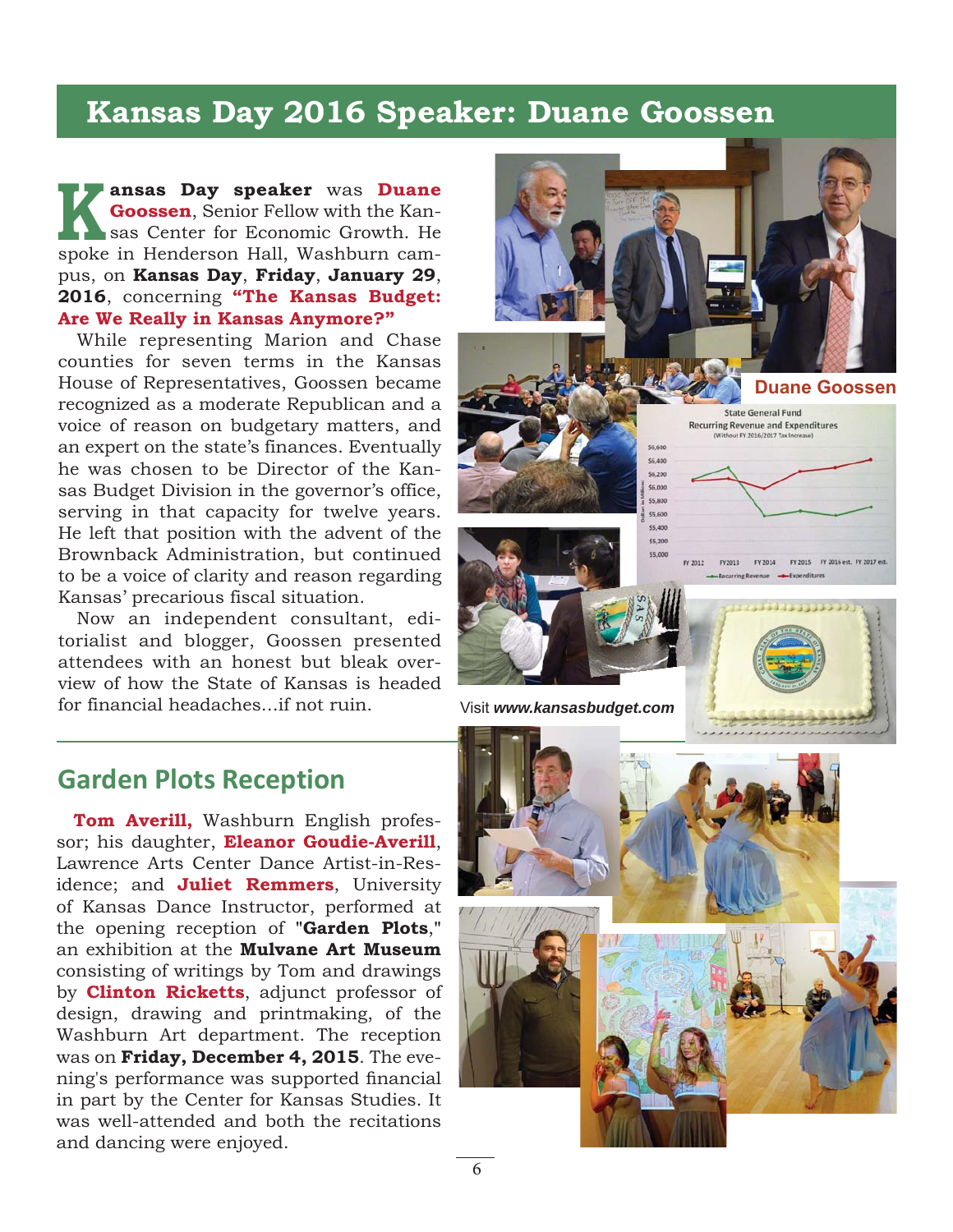# **CKS Meeting Summary**

#### **February 4, 2016**

**ellows of the Center** for Kansas Studies<br>met for their winter meeting at 12:30 p.m.<br>on Thursday, February 4, in the Lincoln met for their winter meeting at 12:30 p.m. on Thursday, February 4, in the Lincoln Room of the Union. Present at the meeting were **Tom Schmiedeler, Julie Myers, Deborah Altus, Will Gilliland, Tom Averill, Rachel Goossen, Marguerite Perret, Marcia Cebulska, Dave Kendall, David Winchester** and **Carol Yoho**. After a brief discussion of the remaining budget, Director **Tom Schmiedeler** encouraged Fellows to contribute items to the spring newsletter and set the deadline for submissions at April 15. He requested that Fellows teaching Kansas Studies courses submit their courses to him by Friday, February 9, so that he could submit them by the deadline of the Vice President's Office and to **Carol Yoho** so that she can prepare advertising of them for early student enrollment in the spring. He noted that the course "Kansas Studies," first taught in the spring of 2015, is among the Kansas Studies courses scheduled to be taught this fall and he encouraged instructors to promote this course to their students.

**Julie Myers** of the Mulvane announced the exhibition "Glenda Taylor: Prairie Memories," which will be on view at the Mulvane Art Museum from March 15 to May 15, 2016. The opening for the exhibition is March 19 from 2-5 pm. Because the exhibition is a comprehensive perspective on Glenda's work in ceramics, those planning the exhibition wish to create a gallery guide. Julie requested funding from the Center in the amount of \$750 for an honorarium for the writer of the guide and for printing. Fellows approved her request.

**Dave Kendall** spoke of a documentary film project he is producing through his company Prairie Hollow Productions titled "Tallgrass Prairie National Preserve: A Flint Hills Love Story." The documentary is scheduled to premiere in the fall of 2016 in conjunction with the twentieth anniversary of the Tallgrass Prairie National Preserve in Chase County. The focus of the film will be on efforts to create a national park site and the special affinity many Kansans express for the Flint Hills. Public screenings are being scheduled in Manhattan, Emporia and El Dorado prior to the broadcast premiere on WIBW/ Channel 13 in December. Dave noted that the Flint Hills Discovery Center Foundation, sponsoring organization of the project, has received major grants from the Kansas Humanities Council and from the Trusler Foundation of Emporia, plus private contributions. Dave requested financial support from the Center for the project. Fellows decided to give what was possible from the remainder of this year's budget, but to support the project at a higher level from the Center's budget in the fall.

**Tom Averill** announced the possibility of having a showing of a film based on his short story "The Musical Genius of Moscow, Kansas" sometime this semester at Washburn. The Center had previously funded filming and editing of the short story. The film, currently in production is expected to be about 22 minutes in length, could premier in either the NOTO district or on the Washburn campus sometime this semester.

The meeting adjourned at 2:00. *Minutes provided by* **Tom Schmiedeler**



**Spring Burning**, as seen from the KS Turnpike, April, 2016.